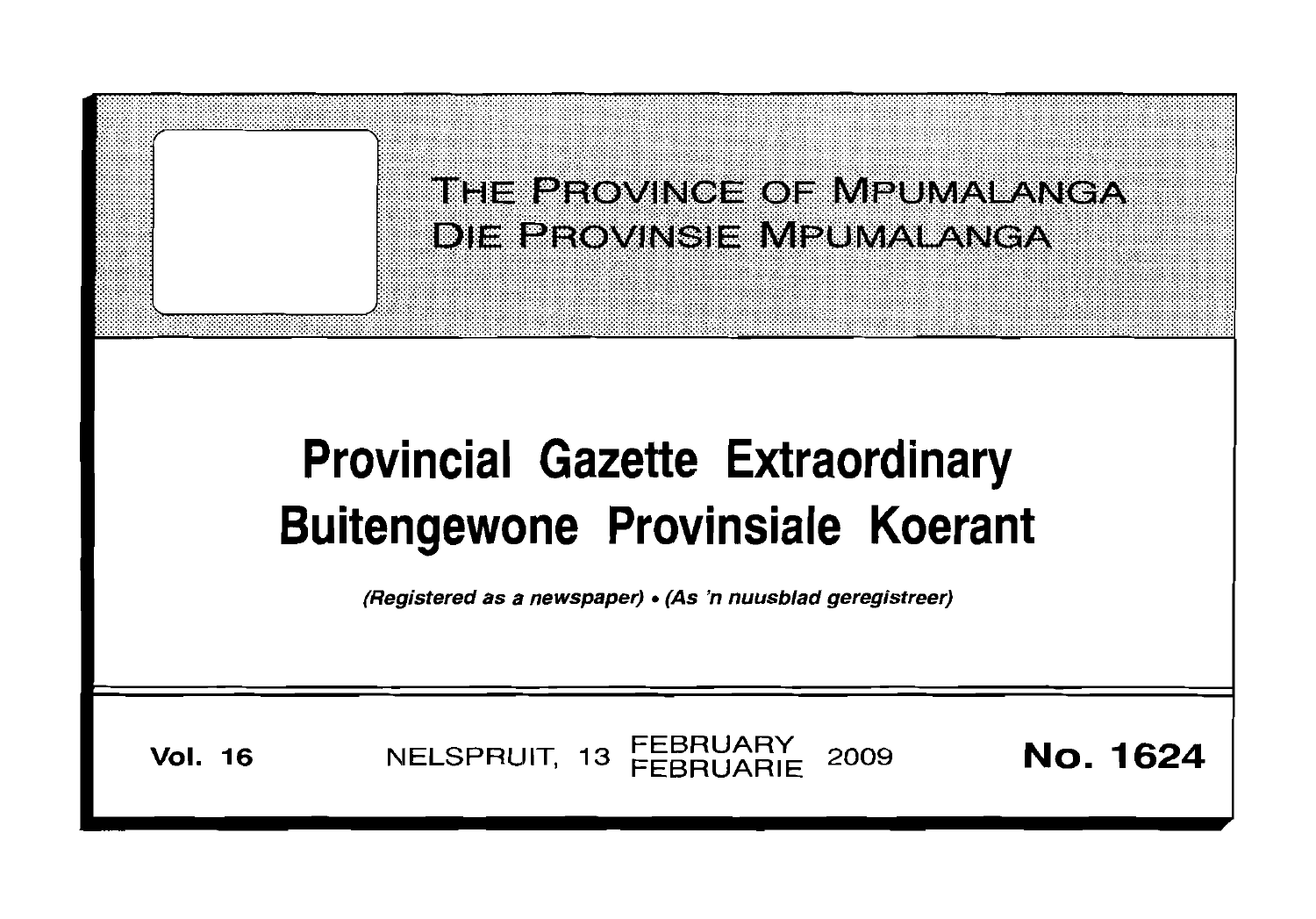$\bar{z}$ 

|     | <b>CONTENTS · INHOUD</b>                                                                                             |             |                |
|-----|----------------------------------------------------------------------------------------------------------------------|-------------|----------------|
| No. |                                                                                                                      | Page<br>No. | Gazette<br>No. |
|     | <b>LOCAL AUTHORITY NOTICE</b>                                                                                        |             |                |
|     | 23 Local Government: Municipal Property Rates Act (6/2004): Pixley ka Seme Local Municipality: Public notice calling |             | 1624           |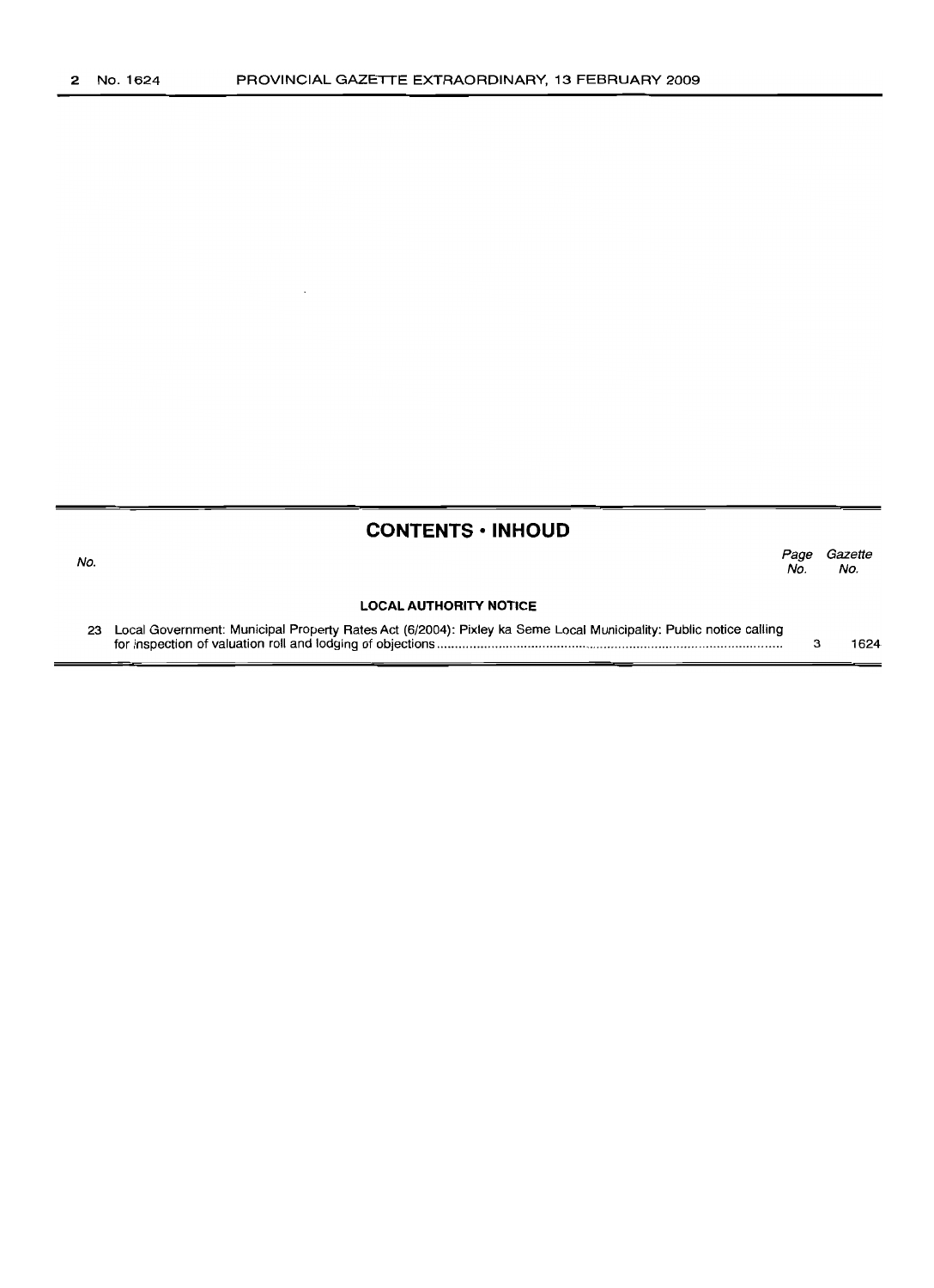## **LOCAL AUTHORITY NOTICE**

# **LOCAL AUTHORITY NOTICE 23**

#### **PIXLEY KA SEME LOCAL MUNICIPALITY**

#### **PUBLIC NOTICE CALLING FOR INSPECTION OF VALUATION ROLL AND LODGING OF OBJECTIONS**

Notice is hereby given in terms of Section 49(1) (i) read together with section 78(2) of the Local Government: Municipal Property Rates Act, 2004 (Act No. 6 of 2004), hereinafter referred to as the "Act", that the valuation roll for the financial years 2009, 2010, 2011 and 2012 is open for public inspection at all Municipal offices and Public Libraries as listed below from 13 February 2009 to 30 April 2009. In addition the valuation roll is available at our website. http://pixleykaseme.local.gov.za

Perdekop Municipal Offices Volksrust Municipal Offices Vukuzakhe Library Wakkerstroom Library Daggakraal Library Amersfoort Library

Perdekop Libraries Volksrust Library Wakkerstroom Municipal Offices Daggakraal Municipal Offices Amersfoort Municipal Offices

An invitation is hereby made in terms of section  $49(1)(a)(ii)$  read together with section 78(2) of the Act that any owner of property or other person who so desires should lodge an objection with the Municipal Manager in respect of any matter reflected in, or omitted from, the valuation roll within the abovementioned period.

**Attention is specifically drawn to the fact that in terms of Section 50(2) of the Act an objection must be in relation to a specific individual property and not against the valuation roll as such. The form for the lodging of an objection is obtainable at all Municipal Offices listed above.**

Staff will also be available at the following inspection points to assist any person who may require help on the completion of an objection form.

The completed forms must be returned on or before 30 April 2009 to the relevant office as indicated above.

For further enquiries please contact Mr S N Kunene (Director Corporate Services) or Mr A J J van Rensburg (Assistant Director Corporate Services) at telephone number 017-7346100 or e-mail records@pixleykaseme.co.za.

#### **L DE lAGER MUNICIPAL MANAGER**

Municipal Offices, Cnr Laingsnek and Joubert Street, Private Bag X 9011, Volksrust, 2470

Notice No. 07/2009